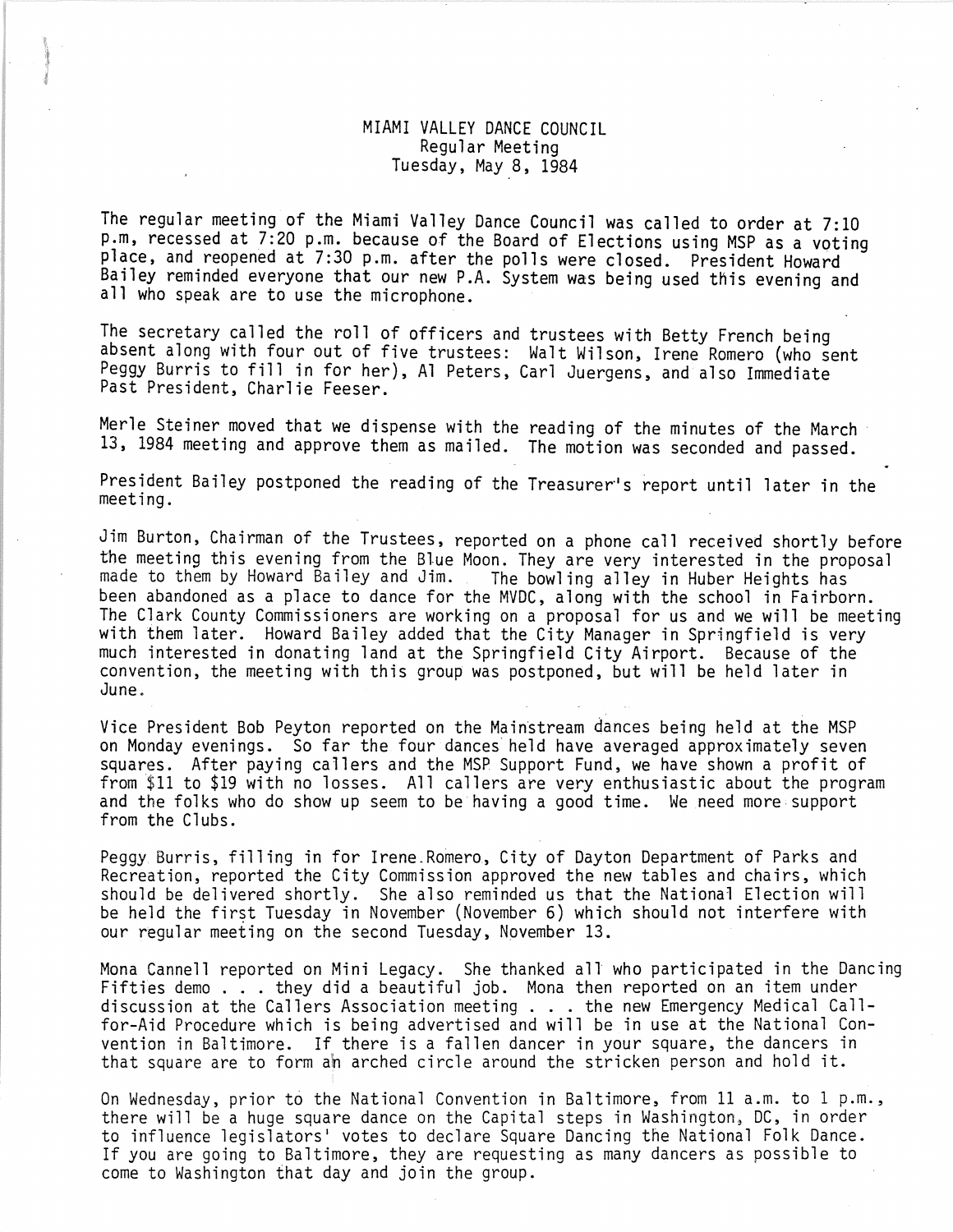May 8, 1984 **Page 2** 

Mini Legacy is beginning to make plans for a Leadership Weekend in 1985. If you have any ideas to be brought up at this Leadership Weekend, please let Mona know.

Bob Peyton moved that Jo and Paul Bonnell be appointed Honorary Chairmen of the Buckeye Bob Peyton moved that Jo and Paul Bonnell be appointed Honorary Chairmen of the E<br>State Convention to be used where and when as needed ... this to be a lifetime State Convention to be used where and when as needed . . . this to be a lifetime<br>appointment . . . with full voting privileges in the Miami Valley Dance Council.<br>The matter with the last of the Miami Valley Dance Council. The motion was seconded and passed by a unanimous standing vote.

President Howard Bailey invited Paul and Jo Bonnell to step forward and presented them with a framed certificate which read: *In Appreaiation* ... *the Miami'Valley Danae CounaiZ* is *proud to present this aertifiaate to Paul and Jo Bonnell for their outstanding efforts for* 15 *years* as *General Chairmen of the Buakeye State Danae Conventions given with sinaere thanks this 8th day of May,* 1984." Signed by the officers of the MVDC.

Paul Bonnell gave a report on the Convention. There were 4,134 tired, happy dancers who participated this past weekend. Some of the awards they received as General Chairmen are displayed on the counter. The silver tea service, which was a tremendous surprise, was received from the Chamber of Commerce Convention Bureau on behalf of the City and County. Cleveland also presented an award.·

Paul expressed his appreciation to the MVDC for the award of the all-expense paid trip to Toledo on August 9, 10, and 11.

Paul Bonnell moved and Gene Diener seconded that the Miami Valley Dance Council purchase an attache case for Bev and Bob Peyton and give it to them as a permanent part of their possessions so that Bev can carry around all the necessary paper work she is<br>accumulating for the next convention to be held in 1988. The motion passed unanimously. accumulating for the next convention to be held in 1988. The motion passed unanimously. Someone added ... *Let's make it a GOOD ONE!* 

Mady D'Aloiso asked that Club Reps please see her right after the meeting so she can give you the address where you are to send your money for the Michael Solomon Pavilion Support.

President Howard Bailey then thanked the MVDC for treating him and Isabel to the luncheon on Saturday.

George Baver, incoming Vice President for State Corp., then encouraged all to attend Youth Day at the Ohio State Fair on August 4. Paul and Jo will be judges again this year. August 11 will be the Adult Day at the Fair and we encourage all dancers to come this day.

Don Hunter gave the Treasurer's report. As of March 1 we had a balance of \$54,971.10. As of April 30, it increased to \$55,141.24. The treasurer's, report was approved and filed for audit.

Howard Bailey then reminded all clubs dancing at the Pavilion that audit reports are due into him by May 26 so that he may, in turn, forward these to the Division of Recreation.

Howard also announced that in the absence of Betty French all articles for the newsletter should be turned into our secretary, Cookie Bucher, who will mail them on to Betty tomorrow.

Under New Business, Mona Cannell reported on the number of people being injured during *Yellow Roaks* and we want to ask everyone to hug each other gently. A Yellow Rock is for fun and not a wrestling hold.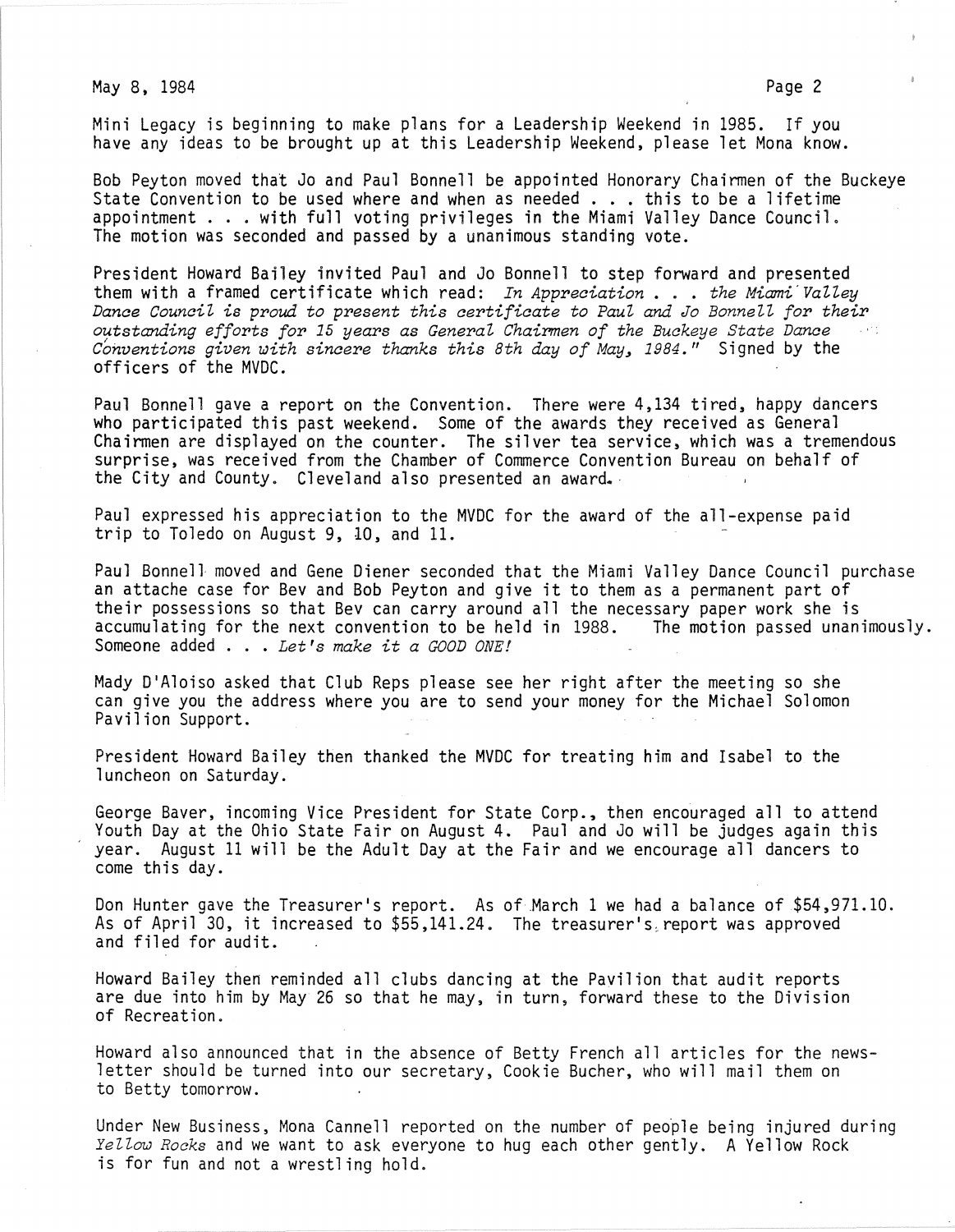May 8, 1984 **Page 3** 

Under Old Business, Marge Hartis reported on the cook book sale. She must have a full accounting of all cookbooks whether or not you have sold them or not sold them by next Tuesday, May 15. She will be happy to take money or reports after the meeting this evening.

Cecil Hartis reported he was in charge of the Future Planning for the Council this year and all Clubs were requested to please let him know which Clubs would be holding basic dances for new graduates. Only one has been received . . . from the Wright<br>basic dances for new graduates. Only one has been received . . . from the Wright Patters. Please let Cecil know tonight whether or not your Club will be holding a special dance to welcome these new dancers so we can avoid any overlap of dates.

Question and Answer period - the question was asked about fall classes. Bob Peyton reported there will be two lesson classes beginning the first Monday in September: one a basics and the other a Plus workshop for which we do not as yet have a hall. Irene Romero is working on this and we will set the date as soon as we have the building and date it is available to us. The Plus workshop will run 14 weeks. At the first of the year, we plan to go on with an A-I workshop.

The question was asked about the annual listing of all lesson classes, who accumulates Inc question was asked about the annual fiscing of all resson classes, mho accumulate and the deadline is July for the fall lesson classes. Ken Roberts of Super B's commented regarding the Newsletters and requested his remarks be entered into the minutes so that next year we can be concerned with it.

> "So far this year none of the Clubs have any information as to this year's Officers and this year's Raid Chairmen, due to the fact we have received no Newsletters in 1984. This makes it very inconvenient for the Raid Chairmen. Our past officers have been receiving all information. No reference to Betty French at all . . . she's a very busy lady. But when next year comes around, we should try to get that first newsletter out with all this information."

Howard requested all information for the January 1985 Newsletter be submitted at the Council meeting in November to give Betty plenty of time. Betty's problem is not getting information on time. She is ready to go to press and receives late information which she takes the time to incorporate into the newsletter'.

Mady D'Aloiso moved that we get a person to help Betty French as an assistant. After much discussion a motion was made by Glen Shoffner to table the motion, seconded by John Sesslar and passed. It was agreed to consult with Betty regarding an assistant.

Remarks from Clubs:

Merle Steiner spoke regarding the National Square Dance Directory. He is listed for the Dayton area. This book is for travelers who seek square dance information wherever they are in the United States. Whatever area you are in, for information, you check the book and call that person who is listed. It contains clogging, contra round and square dancing. Merle would recommend each club own one of these books<br>for the use of their members. Merle is not selling the book . . . only the idea. for the use of their members. Merle is not selling the book . . . only the idea.<br>He thinks the book can be purchased for \$7.

MIAMI VALLEY ROUND DANCE CLUB - Bob Rae - announced Gary Shoemake will be there on July 10 from 8 to 10:30 p.m. Tickets and flyers will be out shortly.

KITTYHAWK SQUARES - Charles Prass - announced two demonstration square dances at the Arcade on Saturday afternoon 1:00 to 3:30 p.m., August 11 and August 25.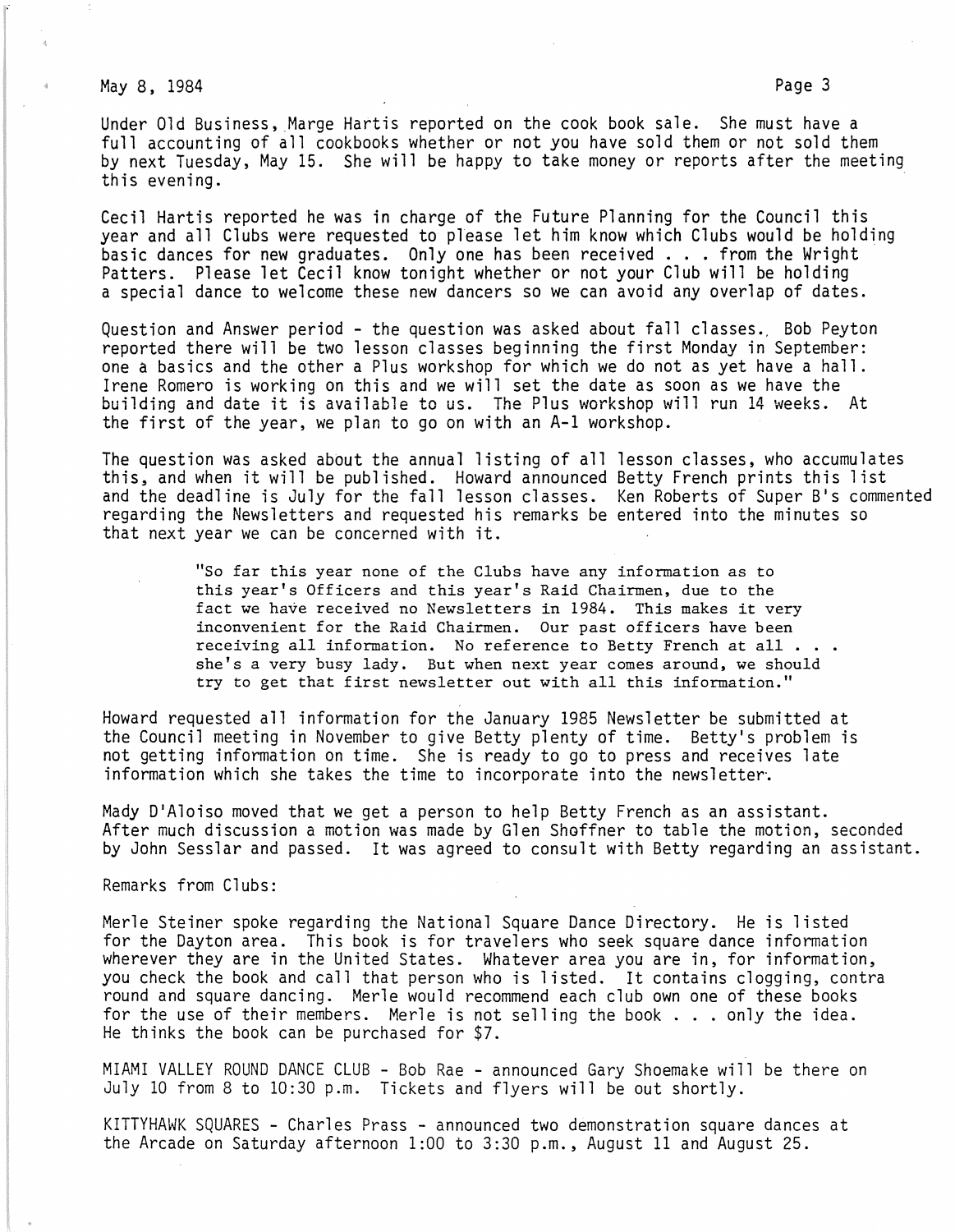May 8, 1984 Page 4

JUST-A-MERE SQUARES - Gordon Stephens - announced that this Sunday, May 13, along with the CURLI-Q DANCE CLUB a live music dance will be held at the Golden Gate Park in Brookville, with Joe Chiles, from 2 to 5 p.m.

SHOOTING STARS - Bob Gilley - announced a benefit dance on May19 for Sam Cooper Kids with Sam as the caller . . . Saturday night

TWIN BASE SQUARES - Lucille Lehman - announced a Plus workshop beginning May 24 at the Fairborn Y at 8 p.m.  $\ldots$  \$21 in advance for 14 weeks and a benefit dance on June 3 held at the MSP for the Children's Medical Center. There will be lots of good callers and they need your support.

CLINTON COUNTY COUNTRY SQUARES - Miles Barrere - announced a benefit dance May 19, Saturday, to benefit the Clinton County Cancer Association. This is a combination<br>dance: Western, Hodown, Clogging, Line . . . the whole ball of wax. Jim Erbaugh will be doing most of the Western and Miles will do some also, plus two other Hodown callers.

President Howard Bailey then read the following: *Thank you so much for the lovely plaque presented to us at the Convention. It* ~as *a thrill to be an active part of the silver anniversary of the Ohio State Dance Convention* • . . *Mike and Phyllis* Grady~ *Publicity Chair.men.* 

Paul Bonnell then thanked all on the Convention committee and especially Mady D'Aloiso for the beautiful decorations.

There being no further business the meeting was adjourned at 8:24 p.m.

Cookie Bucher, secretary

The following were present at the meeting: (see attached sheet)

NEXT MEETING - TUESDAY, JULY 10, 1984 - 7 P.M.

Mark your calendars!!!